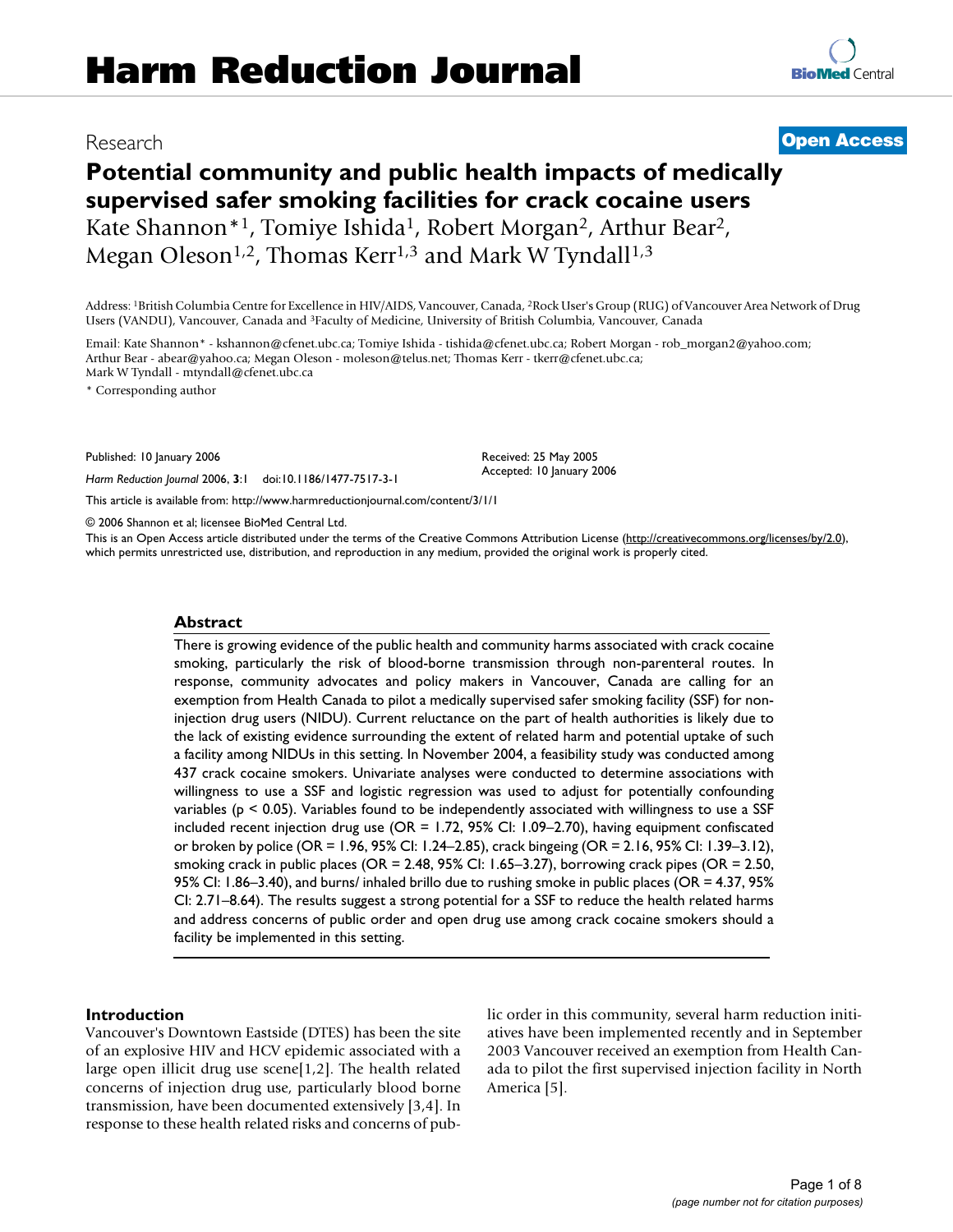To date, the scientific evaluation of the supervised injection facility has documented several successes including high uptake of the facility, improved public order [6], and a positive impact in reducing syringe sharing locally [7]. However Vancouver is still contending with a open drug scene and issues of public order, particularly among noninjection drug using (NIDU) crack cocaine smokers and crystal methamphetamine users [8]. Growing evidence has highlighted the health related harms of crack cocaine use, including the risk of non parental transmission of HCV, through the sharing of non-injection drug use paraphernalia [9-11], and risky sexual behaviours[12,13]. Crack smokers are known to have a high prevalence of oral lesions, including burns, blisters, and sores, on lips and mouth that may facilitate the oral transmission of blood-borne infections [14]. In addition, crack cocaine smokers have been shown to be at increased likelihood of engaging in high risk sexual and drug related behaviours associated with both HCV and HIV infections [12].

In Europe, several safer smoking facilities (SSF) for noninjection drug users have been opened in addition to supervised injection facilities [15], and yet in North America, the extent and potential uptake of such a facility among NIDUs have not been characterized. Currently supervised drug consumption facilities are operating in 36 cities across four European countries [15]. The existing literature indicates that the ideal drug consumption room is made up of three sections: a clinical area for injecting, a well-ventilated area for free-basing or chasing, and an adjacent common room where no drug use is allowed [16]. Of the 22 drug consumption facilities in the Netherlands, all 22 facilities include spaces for injectors and inhalation areas for crack and heroin smokers [15]. The primary mode of drug consumption in Dutch consumption rooms is smoking or chasing[16], and increasingly present in both German and Swiss facilities [17]. Of the 12 drug consumption facilities in Switzerland, 8 provide spaces for both injection and inhalation. The objectives of a safer smoking facilities are similar to those of injection facilities including a safe environment that enables lowrisk, more hygienic drug consumption, reducing the health related risks of drug use and sharing of smoking paraphernalia, minimising the open drug use scene and associated public nuisance, and establishing contact with hard-to-reach drug user populations [18-21]. Through engaging high-risk populations that would otherwise remain outside of conventional medical care, SSF aim to increase potential uptake of health services, drug treatment and addiction services, referral to housing and social supports, and ultimately stabilize and promote client health [15]. Similar to safe injection facilities, SSF provide sterile drug use equipment, a clean and safe environment to use drugs, and education describing the risks of crack smoking and safer ways to smoke. As well, a key opportunity exists at a SSF to delay or prevent the transition from inhaling to injecting drugs [22]. Previous studies have shown that 85% of IDUs engage in illicit non-injection drug use prior to initiating injection drug use [23], and evidence suggests that interventions need to target crack smokers to prevent transition to injecting [24].

Currently advocates and policy makers in Vancouver, Canada are calling for a medically supervised safer smoking facility to smoke pre-obtained non-injection drugs, particularly crack cocaine, and consideration is being given to applying for a federally-administered exemption from Health Canada (under exemption 56) to pilot a safe inhalation room [25,26]. Although evidence of the extent of the health related risks of crack cocaine smoking is growing, the reluctance on the part of health authorities is likely due to the lack of existing evidence of crack use harms and potential uptake of a SSF by crack cocaine smokers in this setting. As such, a partnership between the Rock Users' Group of VANDU and CHASE, a communitybased research project, undertook an assessment of the willingness to use a safer smoking facility should one be made available.

# **Methods**

### *Vancouver Area Network of Drug Users (VANDU)*

The Vancouver Area Network of Drug Users (VANDU) is a drug user organization that formed in 1997 in response to a growing HIV epidemic and health emergency in the Downtown Eastside of Vancouver associated with illicit drug use, and perceived government inaction. The mission of VANDU is "to improve the lives of people who use illicit drugs through user-based peer support and education"[27]. Today, the organization has grown to include approximately 1500 members and is well known internationally as one of the most organized drug user associations in the world. In addition to ongoing political activism and advocacy, VANDU has expanded over the years to include public education, and peer support and care programs for methadone users and Hepatitis C positive individuals. As well the organisation provides a syringe exchange and recovery program, alley patrol, and street and hotel-based programs.

The Rock Users' Group (RUG) was formed through VANDU in response to a growing need to address the health needs of crack cocaine smokers. The RUG group meets weekly to educate members on the related concerns of crack cocaine use and discuss ways to expand harm reduction initiatives to include crack smokers. Through private donations, RUG has recently begun distributing safer smoking kits to users in the community at a cost of Can\$1, including a mouthpiece, durex pipe, brass screens, lubricant, and condoms.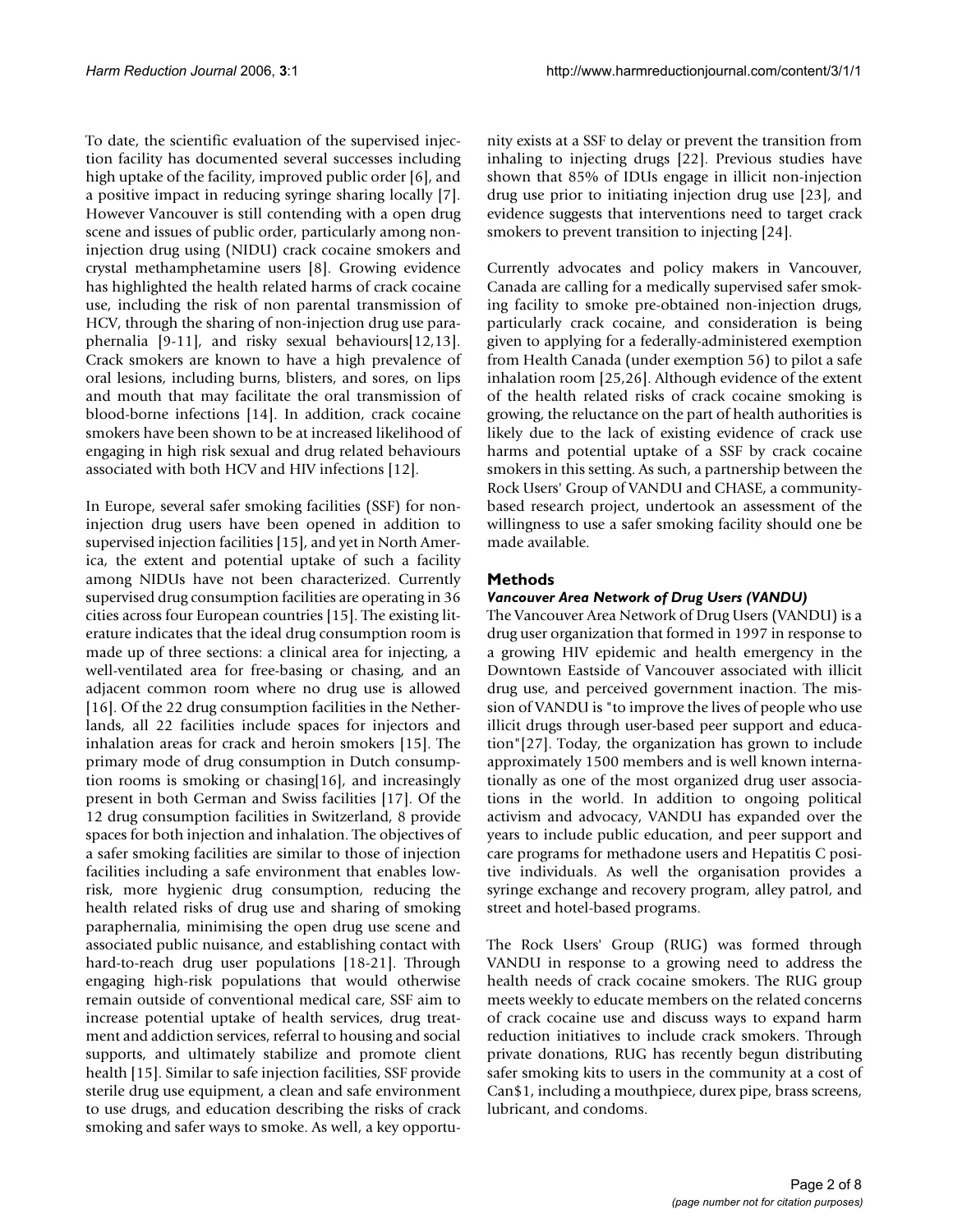# *The Community Health and Safety Evaluation (CHASE) project*

The Community Health and Safety Evaluation (CHASE) Project is a prospective open cohort that was established to evaluate the impacts of recently implemented health initiatives on residents of the DTES; to identify priority health issues; shortfalls; and populations at greatest risk. All community residents are eligible to participate, and are enrolled through various recruitment strategies including community-based organizations, several storefront locations and door-to-door initiatives in a single room occupancy hotel (SRO) and subsidised housing buildings. The goal is to enrol a large representative sample of people residing in and having access to services in the DTES community. A short baseline questionnaire is administered by a trained peer interviewer, and elicits questions related to sociodemographic characteristics, health status, service utilization, barriers to healthcare access, and patterns of illicit drug use. In addition, permission is requested to link personal identifiers with a number of health related databases in the province. Participants are followed prospectively through these data linkages on a bi-annual bases. Upon completion of the survey, study participants receive an honorarium of \$10 as compensation for their time. University of British Columbia / Providence Health Care Research Ethics Board provided ethical approval for this study.

#### *Assessment of the health related harms of crack smoking*

Through a community-based partnership between the Rock Users' Group (RUG) of Vancouver Area Network of Drug Users (VANDU) and the Community Health and Safety Evaluation (CHASE) Project of the BC Centre for Excellence in HIV/AIDS, the following assessment of health related harms of crack cocaine use was conducted in November of 2004. A total of 437 crack cocaine smokers participated in peer-administered interviews. To be eligible, individuals had to be current crack cocaine smokers (i.e., defined as having smoked crack cocaine in the previous month at the time of interview). Participants were recruited through targeted recruitment strategy that included allocation of referral cards at staggered times and locations over a three-week period. Referral cards were handed-out by CHASE peers through street recruitment and VANDU members on alley patrol and outreach with active crack smokers, as well as through community-based organisations and service providers. Questionnaires were conducted at various storefront locations, and included women's only days to ensure inclusion of multi-risk women. Although participants were asked about former and current injection drug use practices, a history of injection drug use was not considered an eligibility criteria and thus both IDU and NIDU crack smokers were eligible to participate.

Socio-demographic variables that were considered in this analysis included gender, age, ethnicity, housing status, education level, health status, health and addiction service uptake, recent incarceration, and drug use patterns. For the purpose of this analysis, unstable housing was defined as living arrangements that included SRO hotels, transitional housing, and no fixed address/ homelessness. Drug use behaviours included: frequency of cocaine injection, heroin injection, crystal methamphetamine injection, and crack cocaine smoking. As previously [28], "any drug use" was defined as any illicit drug use in the last six months at the time of interview and "frequent drug use" was defined as daily, or most days. Risky drug behaviours included crack bingeing, borrowing crack pipes, smoking in a group of unknown people (such as crack houses, or alleys), and buying used pipes off the street. Public drug use variables included frequency of smoking crack in public places (such as streets, alleys, and parks), having felt in danger when smoking in public places, rushing smoke due to police presence, inhaling brillo / burns due to rushing, and having equipment confiscated or broken by police (without being arrested). Sex work variables included ever having exchanged sex for money or drugs, and having exchanged sex for money or drugs while using crack in the last six months.

Descriptive and univariate analysis were used to determine bivariate associations between willingness to use a SSF and sociodemographic characteristics, selected drug use patterns, crack use behaviours and related risks. Mean averages were used to describe normally distributed variables, and median averages were used to describe skewed variables. Categorical and explanatory variables were analyzed using Pearson X2, normally distributed continuous variables were analyzed using t-tests for independent variables, and skewed continuous variables were analyzed using Mann-Whitney U tests. In order to identify factors independently associated with willingness to use a SSF, a logistic regression was performed. Variables found to be associated with willingness to use a SSF at the univariate level (p < 0.05) were entered into the logistic model. All reported p-values are two-sided.

# **Results**

A total of 437 participants were recruited over a threeweek period in November 2004, and thus were eligible for the present analysis. Of the total, 289 (66%) were male and 145 (33%) were female. The median age was 41 years (interquartile range  $[IQR] = 35 - 45$ ). One-hundred and eighty-four (42%) individuals self identified as Aboriginal, and 335 (77%) were living in unstable housing. Twohundred and forty-six (56%) reported a history of injection drug use (either former of current IDUs), while 191 (44%) were NIDU crack smokers with no history of injection drug use.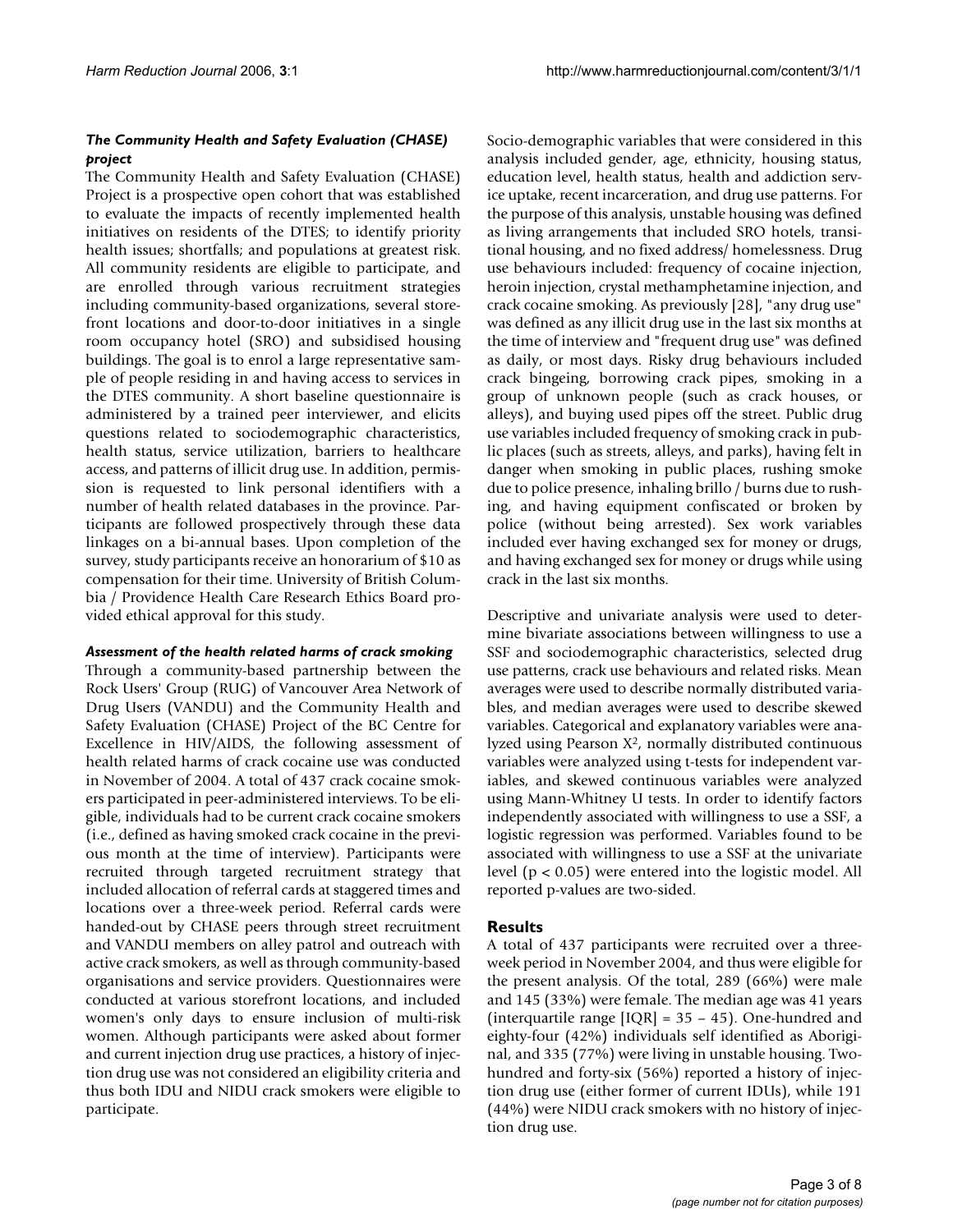| <b>Willingness to Use a Safer Smoking Facility</b>                 |                |               |                       |         |  |
|--------------------------------------------------------------------|----------------|---------------|-----------------------|---------|--|
| Characteristic                                                     | Yes<br>$n$ (%) | No<br>$n(\%)$ | <b>OR</b><br>(95% CI) | p-value |  |
| Age                                                                |                |               |                       |         |  |
| Median [IQ range]                                                  | $40(35-46)$    | 41 $(34-45)$  |                       | 0.729   |  |
| Gender                                                             |                |               |                       |         |  |
| Male                                                               | 199(67)        | 90(68)        | $0.90(0.58 - 1.39)$   | 0.642   |  |
| Female                                                             | 103(34)        | 42 (32)       |                       |         |  |
| <b>Ethnicity</b>                                                   |                |               |                       |         |  |
| Aboriginal                                                         | 136(45)        | 48 (36)       | $1.46$ (1.00-2.22)    | 0.077   |  |
| Non-Aboriginal                                                     | 167(55)        | 86 (64)       |                       |         |  |
| <b>Homeless</b>                                                    |                |               |                       |         |  |
| Yes vs. No                                                         | 43 (14)        | 8(6)          | $2.61(1.19 - 5.71)$   | 0.014   |  |
| <b>Slept outdoors</b>                                              |                |               |                       |         |  |
| Yes vs. No                                                         | 122(40)        | 35(26)        | $1.91(1.22 - 2.98)$   | 0.004   |  |
| <b>HIV positive</b>                                                |                |               |                       |         |  |
| Yes vs. No                                                         | 81(27)         | 30(22)        | $1.18(0.84 - 1.67)$   | 0.336   |  |
| <b>HCV</b> positive                                                |                |               |                       |         |  |
| Yes vs. No                                                         | 210(69)        | 86 (64)       | $1.17(0.90 - 1.57)$   | 0.290   |  |
| Exchanged sex for drugs or money                                   |                |               |                       |         |  |
| Yes vs. No                                                         | 107(35)        | 38 (28)       | $1.26(0.91 - 1.73)$   | 0.154   |  |
| Exchanged sex for drugs or money while using crack (last 6 months) |                |               |                       |         |  |
| Yes vs. No                                                         | 55 (18)        | 15(11)        | $1.76(1.00 - 3.24)$   | 0.047   |  |
| <b>Current IDU</b>                                                 |                |               |                       |         |  |
| Yes vs. No                                                         | 163(54)        | 47 (35)       | $1.71(1.27 - 2.31)$   | < 0.001 |  |
| Inject with others                                                 |                |               |                       |         |  |
| Yes vs. No                                                         | 142(47)        | 39 (29)       | 2.15 (1.39-3.32)      | 0.001   |  |
| <b>Injection bingeing</b>                                          |                |               |                       |         |  |
| Yes vs. No                                                         | 108(36)        | 28(21)        | $2.10(1.30 - 3.38)$   | 0.002   |  |

**Table 1: Univariate associations between sociodemographic characteristics, selected drug use behaviours and willingness to use a safer smoking facility (SSF)**

Of the 437 participants, 303 (69%) expressed a willingness to use a medically supervised safer smoking facility (SSF) if one was made available. The univariate analyses of associations between willingness to use a safer smoking facility and sociodemographic characteristics and selected drug use patterns are shown in Table 1. As indicated, willing to use a SSF was positively associated with homelessness (OR = 2.61, 95% CI: 1.19–5.71), having slept outdoors in the last six months (OR = 1.91, 95% CI: 1.22– 2.98), exchanging sex for money or drugs while using crack (OR = 1.76, 95% CI: 1.00–3.24), recent IDU (OR = 1.71, 95% CI =  $1.27-2.31$ ), injecting with others (OR = 2.15, 95% CI: 1.39–3.32), and injection binge drug use  $(OR = 2.10, 95\% \text{ CI: } 1.30-3.38).$ 

The univariate analyses of associations between willingness to use a SSF and crack use behaviours and related risks are shown in Table 2. As indicated, willingness to use a SSF was positively associated with daily crack cocaine use (OR = 1.31, 95% CI: 1.00–1.73), crack bingeing (OR = 2.25, 95% CI: 1.46–3.46), smoking crack in public places (such as, streets, alleys, parks) (OR = 2.59, 95% CI: 1.79–3.12), smoking crack in a group of unknown people (such as crack houses, or alleys) (OR =  $2.20$ ,  $95\%$  CI = 1.73–5.36), borrowing crack pipes (OR = 2.78, 95% CI: 2.17–3.71), buying used pipes off the street (OR =  $2.34$ , 95% CI: 1.14–4.77), feeling in danger when smoking crack in public places (OR = 2.37, 95% CI: 1.53–3.75), rushed smoking due to police presence (OR = 3.89, 95% CI: 2.44–6.22), inhaling brillo/ burns due to rushing smoke (OR = 4.45, 95% CI:2.55–7.76), and having equipment confiscated or broken by police (without being arrested) (OR = 2.26, 95% CI: 1.48–3.46).

Results of the multivariate logistic regression analysis of factors independently associated with willingness to use a SSF are presented in Table 3. Variables found to be independently associated with willingness to use a SSF included recent injection drug use (OR = 1.72, 95% CI: 1.09–2.70), having equipment confiscated or broken by police (OR = 1.96, 95% CI: 1.24–2.85), crack bingeing (OR = 2.16, 95% CI: 1.39–3.12), smoking crack in public places (OR = 2.48, 95% CI: 1.65–3.27), borrowing crack pipes (OR = 2.50, 95% CI: 1.86–3.40), and inhaled brillo/ burns due to rushing smoke in public places (OR = 4.37, 95% CI: 2.71–8.64).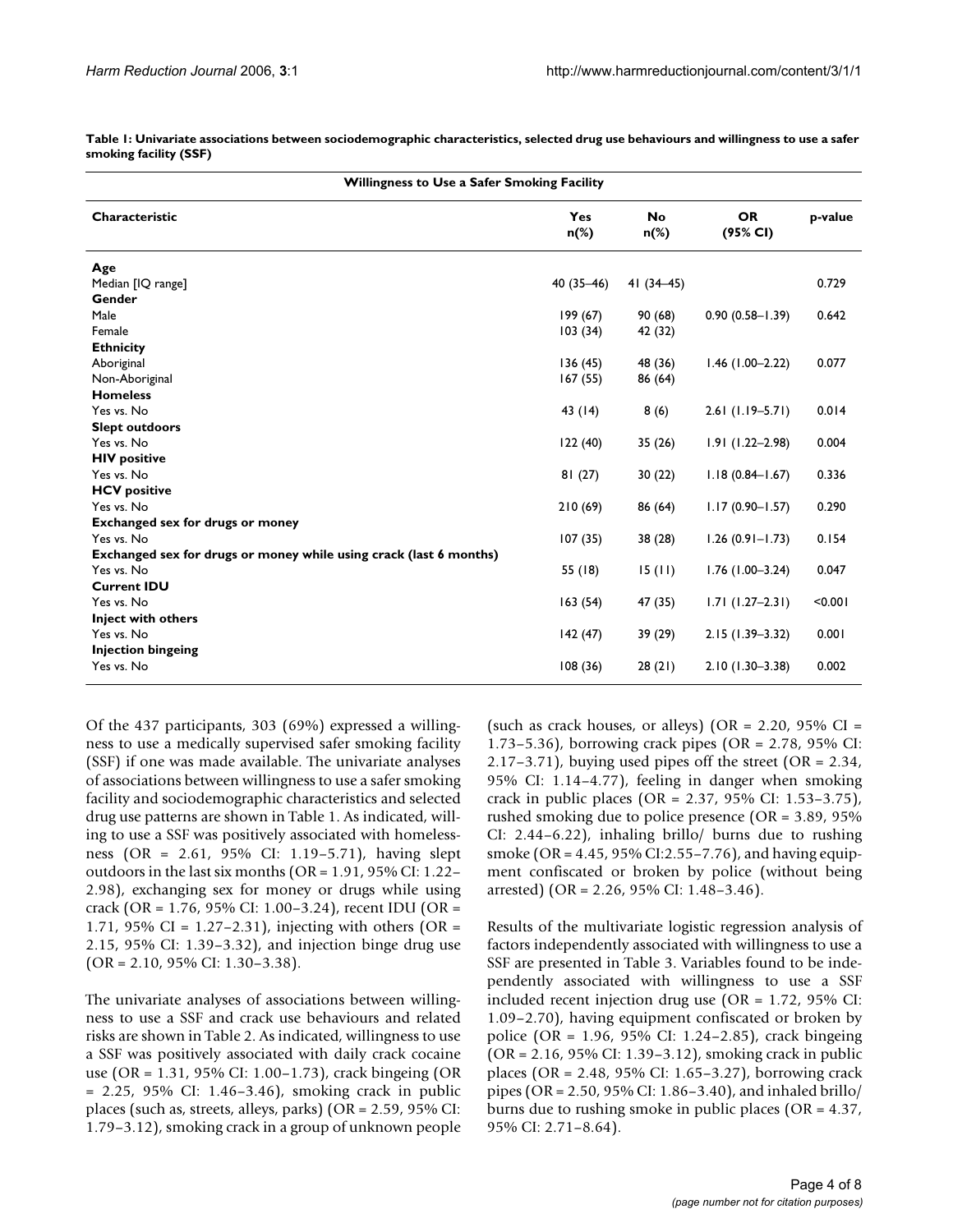| <b>Willingness to Use a Safer Smoking Facility</b>                 |                |                      |                       |         |  |  |
|--------------------------------------------------------------------|----------------|----------------------|-----------------------|---------|--|--|
| Characteristic                                                     | Yes<br>$n(\%)$ | <b>No</b><br>$n(\%)$ | <b>OR</b><br>(95% CI) | p-value |  |  |
| <b>Crack use history</b>                                           |                |                      |                       |         |  |  |
| $\geq$ 5 years                                                     | 174(57)        | 70 (56)              | $0.94(0.62 - 1.44)$   | 0.786   |  |  |
| $\geq$ 10 years                                                    | 84 (28)        | 31(25)               | $1.11(0.90 - 1.57)$   | 0.535   |  |  |
| Daily crack cocaine use                                            |                |                      |                       |         |  |  |
| Yes vs. No                                                         | 183(60)        | 68(51)               | $1.31(1.00 - 1.73)$   | 0.060   |  |  |
| <b>Crack bingeing</b>                                              |                |                      |                       |         |  |  |
| Yes vs. No                                                         | 228 (75)       | 77 (58)              | $2.25(1.46-3.46)$     | < 0.001 |  |  |
| Smoke crack in public places (ie, streets, alleys, parks)          |                |                      |                       |         |  |  |
| Yes vs. No                                                         | 170(56)        | 53 (40)              | $2.59$ (1.79-3.12)    | 0.001   |  |  |
| Smoke in a group of unknown people (ie, crack houses, alleys)      |                |                      |                       |         |  |  |
| Yes vs. No                                                         | 157(52)        | 44 (33)              | $2.20(1.44 - 3.36)$   | < 0.001 |  |  |
| <b>Borrowed crack pipes</b>                                        |                |                      |                       |         |  |  |
| Yes vs. No                                                         | 212(70)        | 76 (57)              | $2.78(2.17-3.71)$     | 0.007   |  |  |
| Buy used pipes off the street                                      |                |                      |                       |         |  |  |
| Yes vs. No                                                         | 48 (16)        | 10(8)                | $2.34$ (1.14-4.77)    | 0.017   |  |  |
| Cocaine-induced psychosis/paranoia                                 |                |                      |                       |         |  |  |
| Yes vs. No                                                         | 116(38)        | 45 (33)              | $1.15(0.85 - 1.56)$   | 0.347   |  |  |
| Felt in danger when smoking in public                              |                |                      |                       |         |  |  |
| Yes vs. No                                                         | 139(46)        | 35(26)               | $2.40(1.53 - 3.75)$   | < 0.001 |  |  |
| <b>Rushed smoking due to police presence</b>                       |                |                      |                       |         |  |  |
| Yes vs. No                                                         | 157(52)        | 29(22)               | $3.89(2.44 - 6.22)$   | < 0.001 |  |  |
| Inhaled brillo/burns due to rushing smoke                          |                |                      |                       |         |  |  |
| Yes vs. No                                                         | 121(40)        | 12(9)                | $4.45(2.55 - 7.76)$   | < 0.001 |  |  |
| Equipment confiscated or broken by police (without being arrested) |                |                      |                       |         |  |  |
| Yes vs. No                                                         | 159(53)        | 44 (33)              | $2.26$ (1.48-3.46)    | < 0.001 |  |  |

**Table 2: Univariate associations between crack use behaviours and related risks, and willingness to use a safe smoking facility (SSF)**

#### **Interpretation**

Of a total of 437 crack cocaine smokers, 303 (69%) reported a willingness to use a safer smoking site (SSS) should one be made available. A willingness to use a SSF was associated with recent injection drug use, having equipment confiscated or broken by police, crack binge use, smoking crack in public places, borrowing crack pipes, and burns/ inhaled brillo due to rushed smoking.

The association between crack bingeing and willingness to use a SSF shows a potential for such a facility to intervene in risky drug use behaviours through increased contact and referral with primary care, education and addiction services [29]. Drug bingeing has been previously identified as a high-risk behaviour associated with an elevated risk of HIV seroconversion [30,31]. Intensive crack use has also been associated with increased sexual risk taking, including exchanging sex for drugs or money, multiple sex partners and unprotected sexual encounters[12,13].

In this context, the observed association between borrowing crack pipes and willingness to use a SSF is particularly noteworthy given the increasing evidence of blood borne transmission through the sharing of non-injection drug use implements and the potential of a SSF to reach this high-risk group. Oral sores, cuts, and burns are common among crack cocaine smokers and have been shown to facilitate HCV transmission, as well as increased potential risk for HIV transmission, through the sharing of contaminated equipment, such as crack pipes [9,10,32]. Given the ability of Hepatitis C virus to maintain its infectivity in the environment, the risk of sharing of drug use equipment is particularly concerning [11]. Increasing evidence highlights a higher rate of HCV infection among crack cocaine and heroin smokers reporting no history of injection drug use when compared to the general population[10]. A previous study among female drug users with no history of injection use, found that the sharing of both oral and intranasal non-injection drug use implements was a significant and independent predictor of HCV infection after accounting for other known transmission routes [9]. Given the high prevalence (51%) of individuals having smoked in a group of unknown people (such as crack houses or alleys) in the last six months, as well as the high number of injection drug using crack smokers in this study, the potential for sharing of crack pipes between IDU and NIDU smokers highlights an increased likelihood for infectious disease transmission. In light of these findings, and the previously observed impacts of drug consumption facilities on sharing of drug use equipment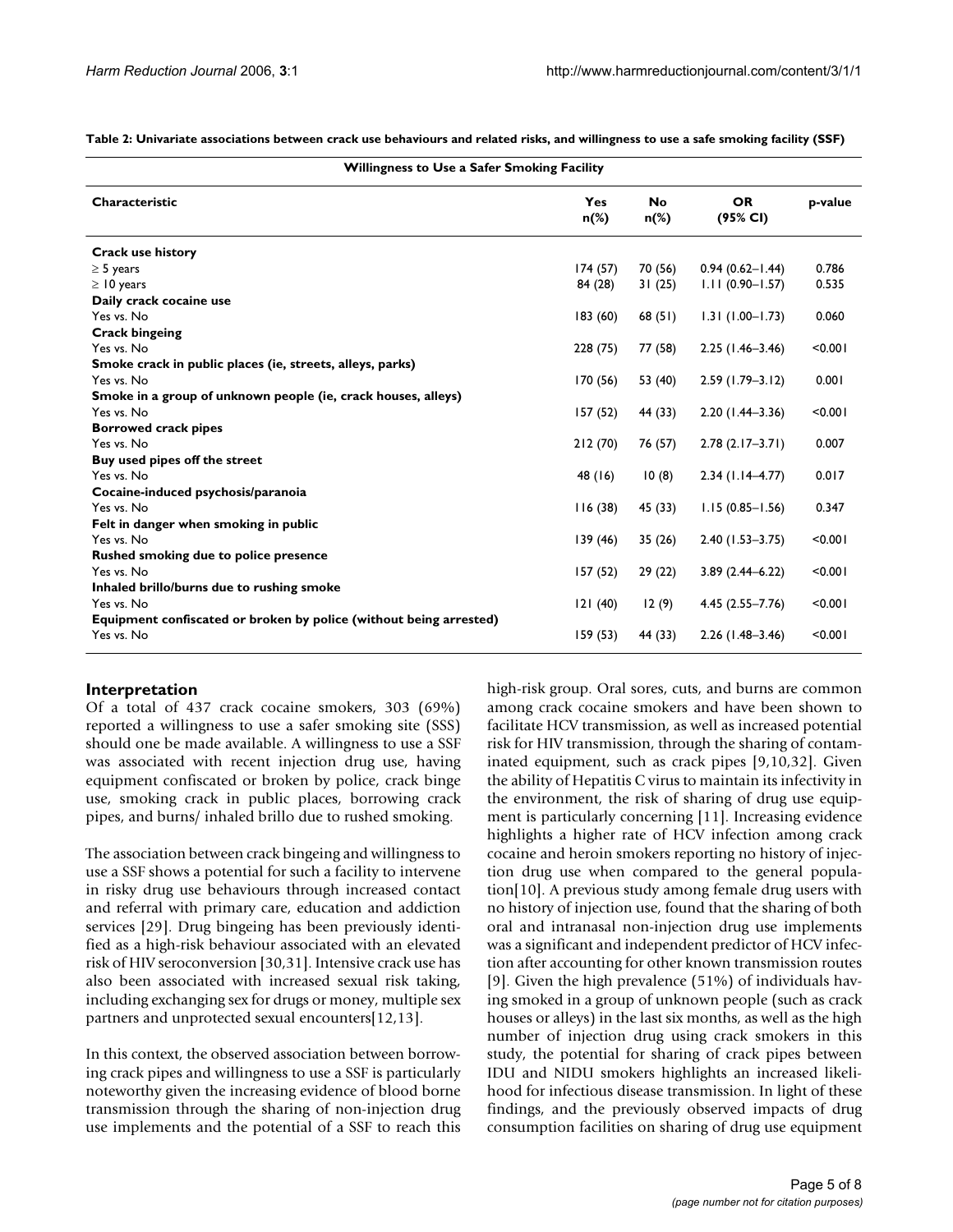| <b>Characteristic</b>                     | <b>AOR</b><br>(95% CI) | 95% CI        | p-value |
|-------------------------------------------|------------------------|---------------|---------|
| Current IDU                               | 1.72                   | $1.09 - 2.70$ | 0.019   |
| Equipment confiscated or broken by police | 1.96                   | $1.24 - 2.85$ | 0.003   |
| Crack bingeing                            | 2.16                   | $1.39 - 3.12$ | 0.014   |
| Smoking crack in public places            | 2.48                   | $1.65 - 3.27$ | 0.002   |
| Borrowing crack pipes                     | 2.50                   | $1.86 - 3.40$ | 0.006   |
| Inhaled brillo/burns due to rushing smoke | 4.37                   | $2.71 - 8.64$ | < 0.001 |

**Table 3: Logistic Regression Model of Factors Associated with Willingness to Use a Safer Smoking Facility**

[7], SSFs may have the potential to reduce harms associated with crack pipe sharing in this setting.

The observed association between willingness to use a SSF and recent injection use is also particularly relevant, given that this feasibility study was conducted a year following the implementation of the SIF in this community. As mentioned above, the SIF has had positive impacts by improving public order[6], minimising the number of discarded needles in public places, and reducing local syringe sharing [7]. However, the open drug use scene in alleys, doorways and parks persists[8], and is likely reflective of the high rates of NIDU, particularly crack smokers, in this community. As well, given the high percentage of dual users in this study, the implementation of a SSF may help to engage IDU crack smokers who continue to consume drugs in public places. In addition, SSFs also have the opportunity to delay or prevent the transition from inhaling to injecting drugs though prevention-transition programs [22]. Recent studies have suggested that the infection risk hierarchy should be updated to include the public health importance of preventing transition to injection drug use[29], and approximately 85% of IDUs report non-injection drug use prior to initiation into injection use[23].

Given the objective of drug consumption rooms to reduce public nuisance and a visible drug scene, the observed association between public crack use and increased willingness to use a SSF is also noteworthy. Although there is currently limited information available exclusively on SSFs, preliminary findings in Switzerland show an increase in public order and increased contact between NIDUs and health and social services[17]. As well, several studies of drug consumption rooms in Europe have highlighted the benefits of both injection and inhalation areas to increase public order, engage high-risk groups, and reduce visible drug scenes [18-21].

Within the context of public drug use, the associations between willingness to use a SSF, and burns or/ inhaled brillo due to rushing smoke and having equipment confiscated or broken by police, highlight a strong potential to reduce the community harms of public crack use and

concerns of public order. Common modes of crack cocaine smoking such as metal pipes are known to cause frequent burns and blisters through excessive heat, while glass and durex pipes frequently splinter causing a smoker's lips to cut [14,33]. In addition, brillo or brass screens commonly used as filters in the pipe stem may break up and be inhaled by the user when the process is rushed. The epidemic of crack cocaine has been associated with heightened violence and crime, as well as exploitation of users, particularly women [12]. In Vancouver, speculations suggest widespread human rights violations on public drug users as part of the police crack down on open drug use scene and concerns of public order [34]. Given that a key objective of drug consumption rooms is to provide a safe place to use pre-obtained illicit drugs and hygienic drug use equipment, these findings highlight a potential to move crack smokers out of alleys and streets, minimize risky crack use, and related harms of rushing in public places should a SSF be implemented in this setting. Similar to safe injection facilities[35], SSF would also provide a key opportunity to couple enforcement and public health efforts as police officers could direct NIDUs on the street to a SSF [22].

Several limitations should be considered. First, this study relied on self-reported information and thus is subject to socially desirable reporting. However previous studies have reported the validity of self-reported information among drug user populations[36]. Second, this study ask participants about the willingness to use a safer smoking facility that does not currently exist and thus participants may have been unsure about the potential use of such a facility. However given that a supervised injection facility has recently been implemented in this setting, and the high rates of injection use among crack cocaine smokers, it is likely that individuals would have been familiar with the concept of a drug consumption site. In addition, similar feasibility studies were conducted prior to the opening of the SIF and were highly predictive of the uptake observed following the opening of the SIF[37,38].

The high reported rate of willingness to use a safer smoking facility (SSF) in this study highlights an important opportunity to connect with a known high-risk drug user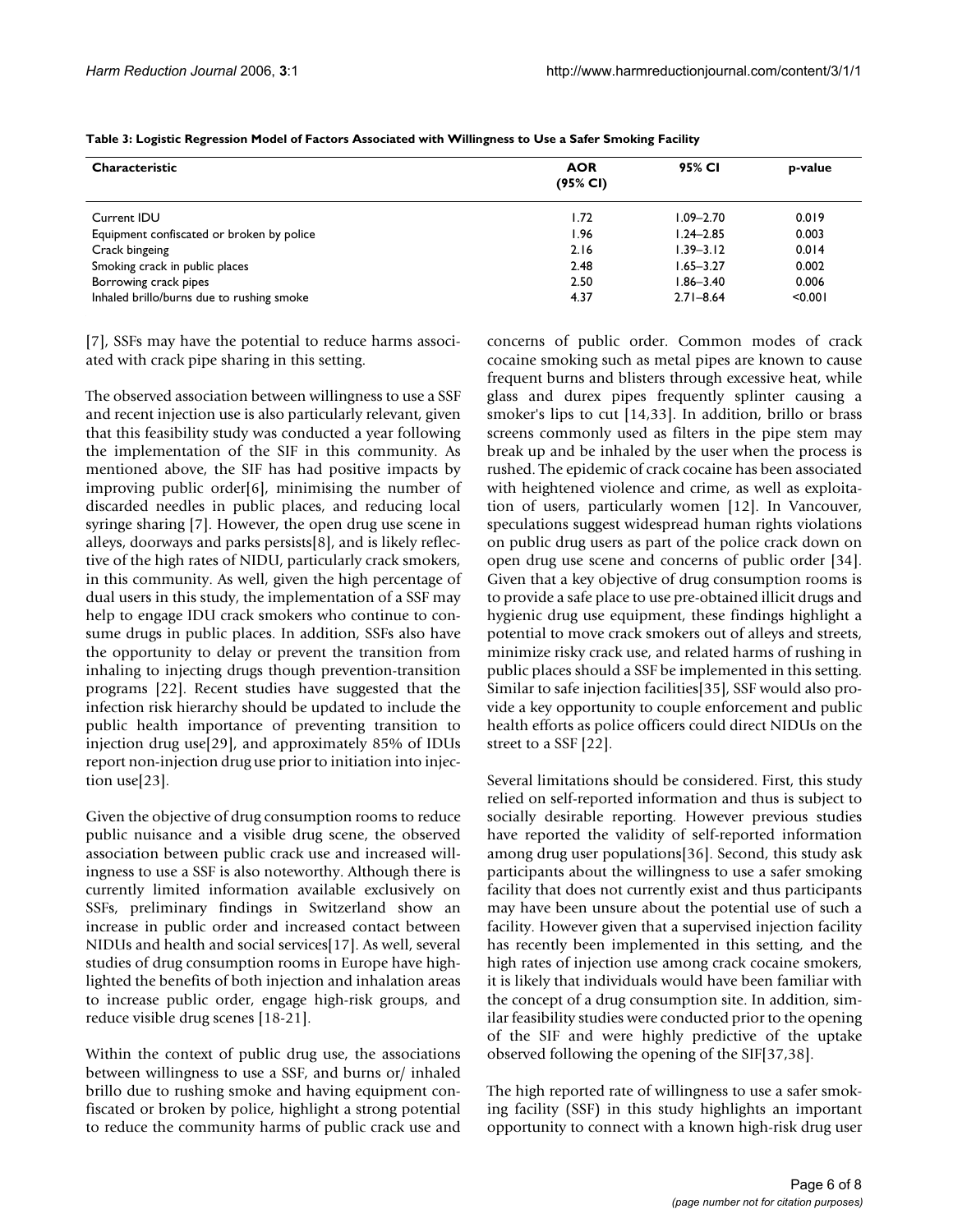population. Given the observed associations between willingness to use a SSF and public drug use and related harms, borrowing of crack pipes, and other risky drug use behaviours, this study identifies a strong potential to reduce community health risks, including infectious disease transmission, and address issues of open drug use and concerns of public order, if a facility was implemented in this setting.

#### **Acknowledgements**

This work was supported by grants from Vancouver Coastal Health and we thank all participants, peer researchers, and community organizations for their ongoing contribution.

#### **References**

- Strathdee SA, Patrick DM, Archibald CP, Ofner M, Cornelisse PG, Rekart M, Schechter MT, O'Shaughnessy MV: **[Social determinants](http://www.ncbi.nlm.nih.gov/entrez/query.fcgi?cmd=Retrieve&db=PubMed&dopt=Abstract&list_uids=9489050) [predict needle-sharing behaviour among injection drug](http://www.ncbi.nlm.nih.gov/entrez/query.fcgi?cmd=Retrieve&db=PubMed&dopt=Abstract&list_uids=9489050) [users in Vancouver, Canada.](http://www.ncbi.nlm.nih.gov/entrez/query.fcgi?cmd=Retrieve&db=PubMed&dopt=Abstract&list_uids=9489050)** *Addiction* 1997, **92:**1339-1347.
- 2. Tyndall MW, Spittal PM, Laliberte N, Li K, O'Shaughnessy MV, Schechter MT: **Intensive Injection Cocaine Use as a Primary Risk Factor of HIV Seroconversion among Polydrug Users in Vancouver.** *AIDS* 2002, **17:**887-893.
- 3. Thorpe LE, Ouellet LJ, Levy JR, Williams IT, Monterroso ER: **[Hepa](http://www.ncbi.nlm.nih.gov/entrez/query.fcgi?cmd=Retrieve&db=PubMed&dopt=Abstract&list_uids=11069228)titis C virus infection: prevalence, risk factors, and preven[tion opportunities among young injection drug users in](http://www.ncbi.nlm.nih.gov/entrez/query.fcgi?cmd=Retrieve&db=PubMed&dopt=Abstract&list_uids=11069228) [Chicago, 1997-1999.](http://www.ncbi.nlm.nih.gov/entrez/query.fcgi?cmd=Retrieve&db=PubMed&dopt=Abstract&list_uids=11069228)** *J Infect Dis* 2000, **182:**1588-1594.
- 4. Vlahov D, Junge B: **[The role of needle exchange programs in](http://www.ncbi.nlm.nih.gov/entrez/query.fcgi?cmd=Retrieve&db=PubMed&dopt=Abstract&list_uids=9722812) [HIV prevention.](http://www.ncbi.nlm.nih.gov/entrez/query.fcgi?cmd=Retrieve&db=PubMed&dopt=Abstract&list_uids=9722812)** *Public Health Rep* 1998, **113:**75-80.
- 5. Wood E, Kerr T, Lloyd-Smith E, Buchner C, Marsh DC, Montaner JSG, Tyndall MW: **[Methodology for evaluating Insite: Canada's](http://www.ncbi.nlm.nih.gov/entrez/query.fcgi?cmd=Retrieve&db=PubMed&dopt=Abstract&list_uids=15535885) [first medically supervised safer injection facility for injection](http://www.ncbi.nlm.nih.gov/entrez/query.fcgi?cmd=Retrieve&db=PubMed&dopt=Abstract&list_uids=15535885) [drug users.](http://www.ncbi.nlm.nih.gov/entrez/query.fcgi?cmd=Retrieve&db=PubMed&dopt=Abstract&list_uids=15535885)** *Harm Reduction Journal* 2004, **1:**9.
- 6. Wood E, Kerr T, Small W, Li K, Marsh D, Montaner JS, Tyndall MW: **Changes in public order after the opening of a medically [supervised safer injecting facility for illicit injection drug](http://www.ncbi.nlm.nih.gov/entrez/query.fcgi?cmd=Retrieve&db=PubMed&dopt=Abstract&list_uids=15451834) [users.](http://www.ncbi.nlm.nih.gov/entrez/query.fcgi?cmd=Retrieve&db=PubMed&dopt=Abstract&list_uids=15451834)** *Canadian Medical Association Journal* 2004, **171:**731-734.
- 7. Kerr T, Tyndall M, Li K, Montaner J, Wood E: **Safer injection facility use and syringe sharing in injection drug users.** *The Lancet* 2005, **366:**316-318.
- 8. Wood E, Spittal PM, Small W, Kerr T, Li K, Hogg RS, Tyndall MW, Montaner JSG, Schecter MT: **[Displacement of Canada's largest](http://www.ncbi.nlm.nih.gov/entrez/query.fcgi?cmd=Retrieve&db=PubMed&dopt=Abstract&list_uids=15136548) [public illicit drug market in response to a police crackdown.](http://www.ncbi.nlm.nih.gov/entrez/query.fcgi?cmd=Retrieve&db=PubMed&dopt=Abstract&list_uids=15136548)** *CMAJ* 2004, **170:**1551-1556.
- 9. Tortu S, McMahon JM, Pouget ER, Hamid R: **[Sharing of noninjec](http://www.ncbi.nlm.nih.gov/entrez/query.fcgi?cmd=Retrieve&db=PubMed&dopt=Abstract&list_uids=15061559)[tion drug-use implements as a risk factor for hepatitis C.](http://www.ncbi.nlm.nih.gov/entrez/query.fcgi?cmd=Retrieve&db=PubMed&dopt=Abstract&list_uids=15061559)** *Subst Use Misuse* 2004, **39:**211-224.
- 10. Tortu S, Neaigus A, McMahon J, Hagen D: **Hepatitis C among non-**<br> **injecting drug users: a report.** Subst Use Misuse 2001, [injecting drug users: a report.](http://www.ncbi.nlm.nih.gov/entrez/query.fcgi?cmd=Retrieve&db=PubMed&dopt=Abstract&list_uids=11346280) **36:**523-534.
- 11. McMahon JM, Tortu S: **[A potential hidden source of hepatitis C](http://www.ncbi.nlm.nih.gov/entrez/query.fcgi?cmd=Retrieve&db=PubMed&dopt=Abstract&list_uids=14986874) [infection among noninjecting drug users.](http://www.ncbi.nlm.nih.gov/entrez/query.fcgi?cmd=Retrieve&db=PubMed&dopt=Abstract&list_uids=14986874)** *J Psychoactive Drugs* 2003, **35:**455-460.
- 12. Edlin BR, Irwin KL, Faruque S, McCoy CB, Word C, Serrano Y, Inciardi JA, Bowser BP, Schilling RF, Holmberg SD: **[Intersecting epi](http://www.ncbi.nlm.nih.gov/entrez/query.fcgi?cmd=Retrieve&db=PubMed&dopt=Abstract&list_uids=7969281)demics--crack cocaine use and HIV infection among inner[city young adults. Multicenter Crack Cocaine and HIV Infec](http://www.ncbi.nlm.nih.gov/entrez/query.fcgi?cmd=Retrieve&db=PubMed&dopt=Abstract&list_uids=7969281)[tion Study Team.](http://www.ncbi.nlm.nih.gov/entrez/query.fcgi?cmd=Retrieve&db=PubMed&dopt=Abstract&list_uids=7969281)** *N Engl J Med* 1994, **331:**1422-1427.
- 13. Ward H, Pallecaros A, Green A, Day S: **[Health issues associated](http://www.ncbi.nlm.nih.gov/entrez/query.fcgi?cmd=Retrieve&db=PubMed&dopt=Abstract&list_uids=11026886) [with increasing use of "crack" cocaine among female sex](http://www.ncbi.nlm.nih.gov/entrez/query.fcgi?cmd=Retrieve&db=PubMed&dopt=Abstract&list_uids=11026886) [workers in London.](http://www.ncbi.nlm.nih.gov/entrez/query.fcgi?cmd=Retrieve&db=PubMed&dopt=Abstract&list_uids=11026886)** *Sex Transm Infect* 2000, **76:**292-293.
- 14. Porter J, Bonilla L: **[Crack users' cracked lips: an additional HIV](http://www.ncbi.nlm.nih.gov/entrez/query.fcgi?cmd=Retrieve&db=PubMed&dopt=Abstract&list_uids=8214248) [risk factor.](http://www.ncbi.nlm.nih.gov/entrez/query.fcgi?cmd=Retrieve&db=PubMed&dopt=Abstract&list_uids=8214248)** *Am J Public Health* 1993, **83:**1490-1491.
- 15. Hendrich D: **European report on drug consumption rooms.** *European Monitoring Centre for Drugs and Drug Addiction (EMCDDA)* 2004.
- 16. Wolf J, Linseen L, Graaf ID: **Drug consumption facilities in the Netherlands.** *Journal of Drug Issues* 2003:649-661.
- 17. Haemmig R: **Beyong safe injection rooms: next steps in harm reduction include safe smoking rooms: ; Melbourne, Australia.** ; 2004.
- 18. Poel A, Barendregt C, Mheen D: **[Drug consumption rooms in](http://www.ncbi.nlm.nih.gov/entrez/query.fcgi?cmd=Retrieve&db=PubMed&dopt=Abstract&list_uids=12644736) [Rotterdam: An explorative description.](http://www.ncbi.nlm.nih.gov/entrez/query.fcgi?cmd=Retrieve&db=PubMed&dopt=Abstract&list_uids=12644736)** *European Addiction Research* 2003, **9:**94-100.
- 19. Jong W, Weber U: **The professional acceptance of drug use: a closer look at drug consumption rooms in the Netherlands, Germany, and Switzerland.** *International J Drug Policy* 1999, **10:**99-108.
- 20. Stoever H: **Consumption rooms- a middle ground between health and public order concerns.** *Journal of Drug Issues* 2002:597-606.
- 21. Zurhold H, Degkhitz P, Verthein U, Haasen C: **Drug conumption rooms in Hamburg, Germany: Evaluation of the effects on harm reduction and the reduction of public nuisance.** *Journal of Drug Issues* 2003:663-688.
- 22. Collins CLC, Kerr T, Tyndall MW, Marsh D, Kretz DC, Montaner JS, Wood E: **Rationale to evaluate medically supervised safer smoking facilities for non-injection illicit drug users.** *Canadian Journal of Public Health* 2005, **96:**344-347.
- 23. Fuller CM, Vlahov D, Latkin CA, Ompad DC, Celentano DD, Strathdee SA: **[Social circumstances of initiation of injection drug use](http://www.ncbi.nlm.nih.gov/entrez/query.fcgi?cmd=Retrieve&db=PubMed&dopt=Abstract&list_uids=12514419) and early shooting gallery attendance: implications for HIV [intervention among adolescent and young adult injection](http://www.ncbi.nlm.nih.gov/entrez/query.fcgi?cmd=Retrieve&db=PubMed&dopt=Abstract&list_uids=12514419) [drug users.](http://www.ncbi.nlm.nih.gov/entrez/query.fcgi?cmd=Retrieve&db=PubMed&dopt=Abstract&list_uids=12514419)** *J Acquir Immune Defic Syndr* 2003, **32:**86-93.
- 24. Irwin KL, Edlin BR, Faruque S, McCoy HV, Word C., Serrano Y., Inciardi J, Bowser B, Holmberg SD: **[Crack cocaine smokers who](http://www.ncbi.nlm.nih.gov/entrez/query.fcgi?cmd=Retrieve&db=PubMed&dopt=Abstract&list_uids=8889407) turn to drug injection: characteristics, factors associated with injection, and implications for HIV transmission. The [Multicenter Crack Cocaine and HIV Infection Study Team.](http://www.ncbi.nlm.nih.gov/entrez/query.fcgi?cmd=Retrieve&db=PubMed&dopt=Abstract&list_uids=8889407)** *Drug Alcohol Depend* 1996, **42:**85-92.
- 25. City of Vancouver: **The latest on inhalation rooms.** *The Four Pillars Coalition* 2004 [\[http://www.city.vancouver.bc.ca/fourpillars/news](http://www.city.vancouver.bc.ca/fourpillars/newsletter/Sept04/latestoninhalationrooms.htm) [letter/Sept04/latestoninhalationrooms.htm](http://www.city.vancouver.bc.ca/fourpillars/newsletter/Sept04/latestoninhalationrooms.htm)].
- 26. Howell M: **Vancouver mayor says legal crack smoking room is**<br>**no pipe dream.** Vancouver Courier 2004 [http://www.vancou **no pipe dream.** *Vancouver Courier* 2004 [[http://www.vancou](http://www.vancourier.com/issues04/085104/news/085104nn2.html.) [rier.com/issues04/085104/news/085104nn2.html.](http://www.vancourier.com/issues04/085104/news/085104nn2.html.)].
- 27. Kerr T, Small W, Peeace W, Douglas D, Pierre A, Wood E: **Harm reduction by a "user-run" organization: A case study of the Vancouver Area Network of Drug Users (VANDU).** *International J Drug Policy* 2005, **In Press:**.
- 28. Wood E, Tyndall MW, Spittal PM, Li K, Hogg RS, Montaner JS, O'Shaughnessy MV, Schechter MT: **[Factors associated with per](http://www.ncbi.nlm.nih.gov/entrez/query.fcgi?cmd=Retrieve&db=PubMed&dopt=Abstract&list_uids=11919503)[sistent high-risk syringe sharing in the presence of an estab](http://www.ncbi.nlm.nih.gov/entrez/query.fcgi?cmd=Retrieve&db=PubMed&dopt=Abstract&list_uids=11919503)[lished needle exchange programme.](http://www.ncbi.nlm.nih.gov/entrez/query.fcgi?cmd=Retrieve&db=PubMed&dopt=Abstract&list_uids=11919503)** *AIDS* 2002, **16:**941-943.
- 29. Vlahov D, Fuller CM, Ompad DC, Galea S, Des Jarlais DC: **[Updating](http://www.ncbi.nlm.nih.gov/entrez/query.fcgi?cmd=Retrieve&db=PubMed&dopt=Abstract&list_uids=15047779) [the Infection Risk Reduction Hierarchy: Preventing Transi](http://www.ncbi.nlm.nih.gov/entrez/query.fcgi?cmd=Retrieve&db=PubMed&dopt=Abstract&list_uids=15047779)[tion into Injection.](http://www.ncbi.nlm.nih.gov/entrez/query.fcgi?cmd=Retrieve&db=PubMed&dopt=Abstract&list_uids=15047779)** *J Urban Health* 2004, **81:**14-19.
- 30. Craib KJ, Spittal PM, Wood E, Laliberte N, Hogg RS, Li K, Heath K, Tyndall MW, O'Shaughnessy MV, Schechter MT: **[Risk factors for](http://www.ncbi.nlm.nih.gov/entrez/query.fcgi?cmd=Retrieve&db=PubMed&dopt=Abstract&list_uids=12515780) [elevated HIV incidence among Aboriginal injection drug](http://www.ncbi.nlm.nih.gov/entrez/query.fcgi?cmd=Retrieve&db=PubMed&dopt=Abstract&list_uids=12515780) [users in Vancouver.](http://www.ncbi.nlm.nih.gov/entrez/query.fcgi?cmd=Retrieve&db=PubMed&dopt=Abstract&list_uids=12515780)** *CMAJ* 2003, **168:**19-24.
- 31. Miller CL, Spittal P, Kerr T: **[Binge drug use independently pre](http://www.ncbi.nlm.nih.gov/entrez/query.fcgi?cmd=Retrieve&db=PubMed&dopt=Abstract&list_uids=16393742)[dicts HIV seroconversion among injection drug users: Impli](http://www.ncbi.nlm.nih.gov/entrez/query.fcgi?cmd=Retrieve&db=PubMed&dopt=Abstract&list_uids=16393742)[cations for public health strategies.](http://www.ncbi.nlm.nih.gov/entrez/query.fcgi?cmd=Retrieve&db=PubMed&dopt=Abstract&list_uids=16393742)** *Subst Use Misuse* 2006, **41:**199-210.
- Conry-Cantilena C, VanRaden M, Gibble J, Melpolder J, Shakil AO, Viladomiu L, Cheung L, DiBisceglie A, Hoofnagle J, Shih JW: **[Routes](http://www.ncbi.nlm.nih.gov/entrez/query.fcgi?cmd=Retrieve&db=PubMed&dopt=Abstract&list_uids=8637513) [of infection, viremia, and liver disease in blood donors found](http://www.ncbi.nlm.nih.gov/entrez/query.fcgi?cmd=Retrieve&db=PubMed&dopt=Abstract&list_uids=8637513) [to have hepatitis C virus infection.](http://www.ncbi.nlm.nih.gov/entrez/query.fcgi?cmd=Retrieve&db=PubMed&dopt=Abstract&list_uids=8637513)** *N Engl J Med* 1996, **334:**1691-1696.
- 33. Faruque S, Edlin BR, McCoy CB, Word CO, Larsen SA, Schmid DS, Von Bargen JC, Serrano Y: **[Crack cocaine smoking and oral](http://www.ncbi.nlm.nih.gov/entrez/query.fcgi?cmd=Retrieve&db=PubMed&dopt=Abstract&list_uids=8797690) [sores in three inner-city neighborhoods.](http://www.ncbi.nlm.nih.gov/entrez/query.fcgi?cmd=Retrieve&db=PubMed&dopt=Abstract&list_uids=8797690)** *J Acquir Immune Defic Syndr Hum Retrovirol* 1996, **13:**87-92.
- 34. Csete J, Cohen J: **Abusing the user: police misconduct, harm reduction and HIV/AIDS in Vancouver.** *Human Rights Watch* 2003, **August 2005:**15 (2B). 1-28. www.hrw.org/reports/2003/canada/canada0503.pdf.
- 35. Wood E, Kerr T, Spittal PM, Tyndall MW, O'Shaughnessy MV, Schechter MT: **The healthcare and fiscal costs of the illicit drug use epidemic: The impact of conventional drug control strategies and the impact of a comprehensive approach.** *BCMJ* 2003, **45:**130-136.
- 36. De Irala J, Bigelow C, McCusker J, Hindin R, Zheng L: **[Reliability of](http://www.ncbi.nlm.nih.gov/entrez/query.fcgi?cmd=Retrieve&db=PubMed&dopt=Abstract&list_uids=8651235) [self-reported human immunodeficiency virus risk behaviors](http://www.ncbi.nlm.nih.gov/entrez/query.fcgi?cmd=Retrieve&db=PubMed&dopt=Abstract&list_uids=8651235) [in a residential drug treatment population.](http://www.ncbi.nlm.nih.gov/entrez/query.fcgi?cmd=Retrieve&db=PubMed&dopt=Abstract&list_uids=8651235)** *Am J Epidemiol* 1996, **143:**725-732.